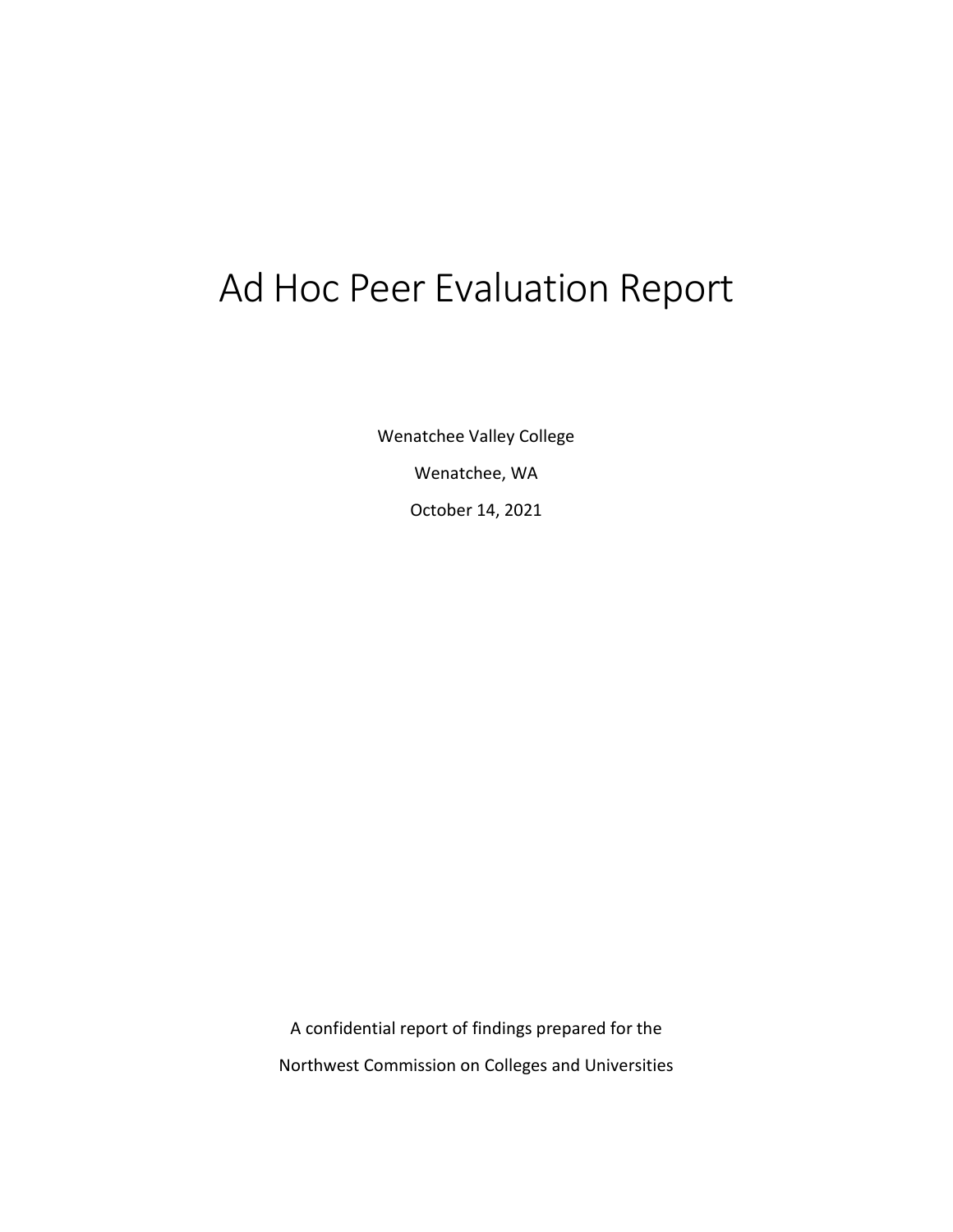# **Chair** Dr. Melissa Deadmond Associate Dean of Assessment and Planning/ALO Truckee Meadows Community College

## **Co-evaluator**

Dr. Rick Aman President College of Eastern Idaho

#### **NWCCU Liaison**

Dr. Ron Larsen Senior Vice President Northwest Commission on Colleges and Universities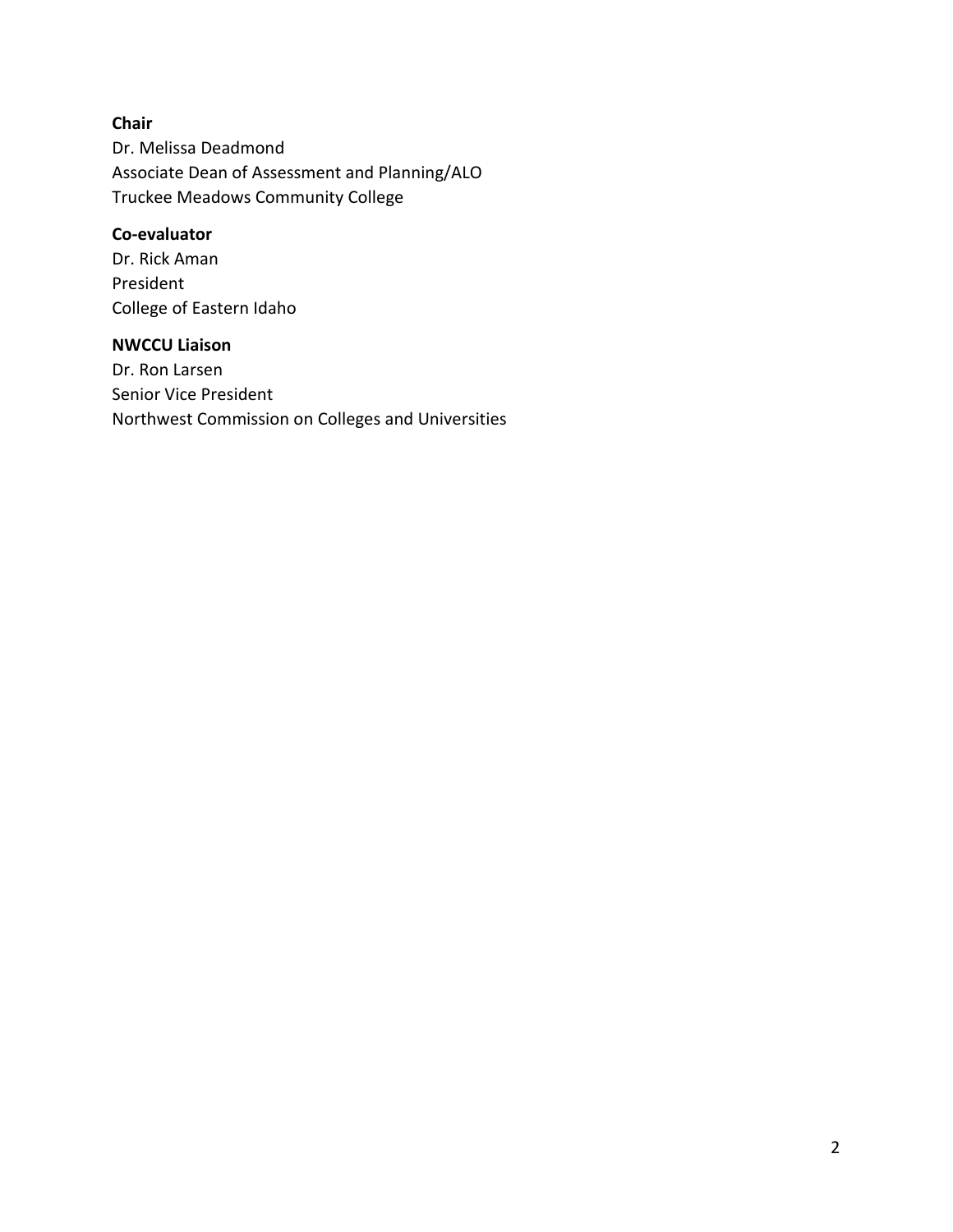# **Wenatchee Valley College Ad Hoc Evaluation October 2021 Report on Recommendations 2 and 3 from the Comprehensive Evaluation Report April 2019**

#### **Overview of the Ad Hoc Visit**

Wenatchee Valley College (WVC) received three Recommendations following the submission and comprehensive peer-evaluation of its Spring 2019 Mission Fulfillment and Sustainability Report under the 2010 NWCCU Standards. The Commission required that WVC submit an Ad Hoc Report with a visit in fall 2020 to address each of these recommendations. Following that Ad Hoc visit, the Commission decided that Recommendation 1 concerning security at the Omak Campus was fulfilled, but Recommendation 2 concerning a system of learning outcomes assessment and Recommendation 3 concerning the use of learning outcomes assessment results remained unfulfilled. The purpose of this Fall 2021 Ad Hoc visit, which was conducted virtually, was to assess progress made towards these latter two recommendations from the Spring 2019 Comprehensive visit. These recommendations have been cross-walked to the 2020 NWCCU Standards.

During the Ad Hoc visit, WVC faculty, staff, and administrators were welcoming and candid during all meetings and conversations. In addition, we wish to acknowledge and thank the college for its timely response to requests for additional information and for its work towards making the virtual visit successful.

The evaluation team met with the following individuals and groups:

- Dr. Jim Richardson, President
- Dr. Tod Treat, Vice President of Instruction
- Dr. Chio Flores, Vice President of Student Services
- Ty Jones, Executive Director of Institutional Effectiveness and Planning
- Instructional Deans
- Student Services Directors
- Assessment Committee representatives
- Faculty Chairs
- Learning support/non-instructional staff

#### **Findings from the 2021 Ad Hoc Visit**

Recommendation 2: *The evaluation committee recommends that Wenatchee Valley College document through an effective, regular, and comprehensive system of assessment, that students achieve identified learning outcomes at the course, program, and institutional level.*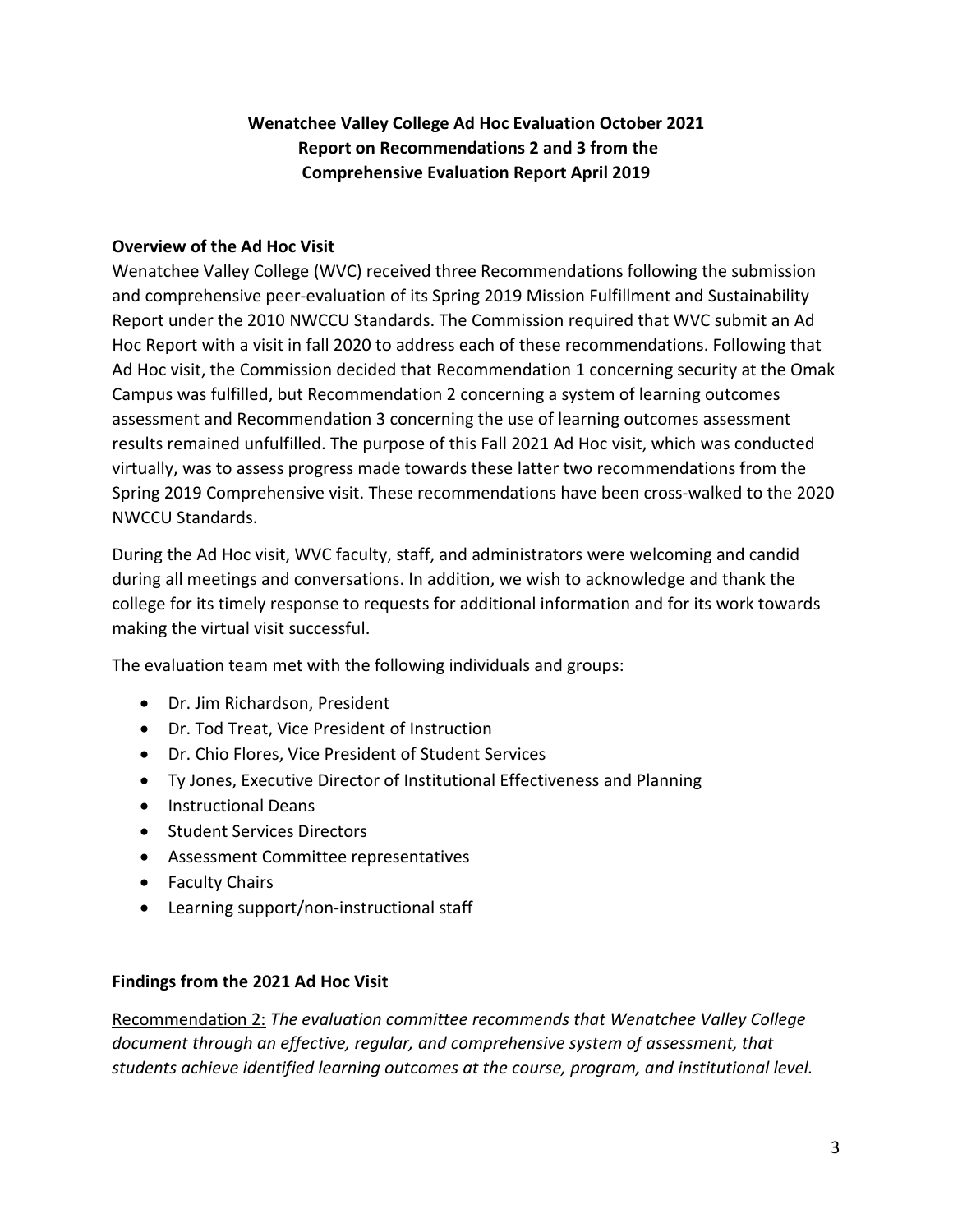### *Faculty with teaching responsibilities are responsible for evaluating student achievement of clearly identified learning outcomes. (2010 Standards: 2.C.5 and 4.A.3; 2020 Standard: 1.C.5)*

Academic and learning support assessment efforts are overseen by the Vice Presidents for Instruction and Student Services, respectively. To aid in developing a culture of assessment and to help faculty with the assessment process, the Faculty Assessment Committee was established as a stand-alone committee from what was previously part of WVC's Educational Achievement Core Theme Council. The Assessment Committee assists faculty with developing course learning outcomes (CLOs) and program learning outcomes (PLOs), collecting data, and analyzing assessment results towards documenting continuous cycle of improvement. In addition, four faculty were given release time to serve as Assessment Coordinators for a oneyear period to assist the Assessment Committee in training and helping faculty. The Assessment Coordinators were made permanent in WVC's budget starting with fiscal year 2020-21. During discussions with the evaluators, the college President indicated that WVC will continue its commitment to fund the coordinators, noting how well-received and vital these individuals are to continuing to develop WVC's assessment culture.

Wenatchee Valley College has made progress towards an effective, regular, and comprehensive system of program learning outcomes assessment through its area plans, which were presented from academic years 2018-19 through 2021-22. Area plans are submitted annually by faculty chairs and non-instructional staff to instructional deans and student services directors. Area Plan submitters were asked to identify gains (items worth celebrating), gaps (areas for improvement), and goals for the future, which are tied to one of WVCs Core Themes. Beginning in 2019-20, plans were placed on a 3 year cycle per the recommendation of the Assessment Coordinators. Year 1 faculty and non-instructional staff were asked to identify one or more PLOs and tools they would use to formally assess the PLO(s). Year 2 focused on assessment data collection and results analysis, and year 3 submitters were asked to close the assessment loop by describing any planned changes following the analysis. The assessment process is then communicated in a series of "vignettes" that describe the assessment work being done by a program or department. While the 2021-22 plans marked cycle year 3, different programs and departments are still at various phases of the cycle.

Evaluators noted a progression in several of the Area Plans reviewed from the 2018-19 to the 2021-22 submissions. Earlier submissions stated program gains, gaps, and goals, where gaps were mostly described as resources requests rather than potential gaps in learning. PLO assessment, or at least plans for assessment, were seen in recent submissions. More data was seen in recently submitted plans compared to prior years, and in some cases quantitative benchmarks of outcomes achievement were stated, though it was not always clear what the criteria were that faculty used to arrive at the data. For example, writing prompts and discussion points were identified as the assessment tool, and then numbers or percentages of students were identified to have satisfied the PLO; however, an accompanying rubric or description of what constituted as having satisfied or achieving the PLO was not present. Going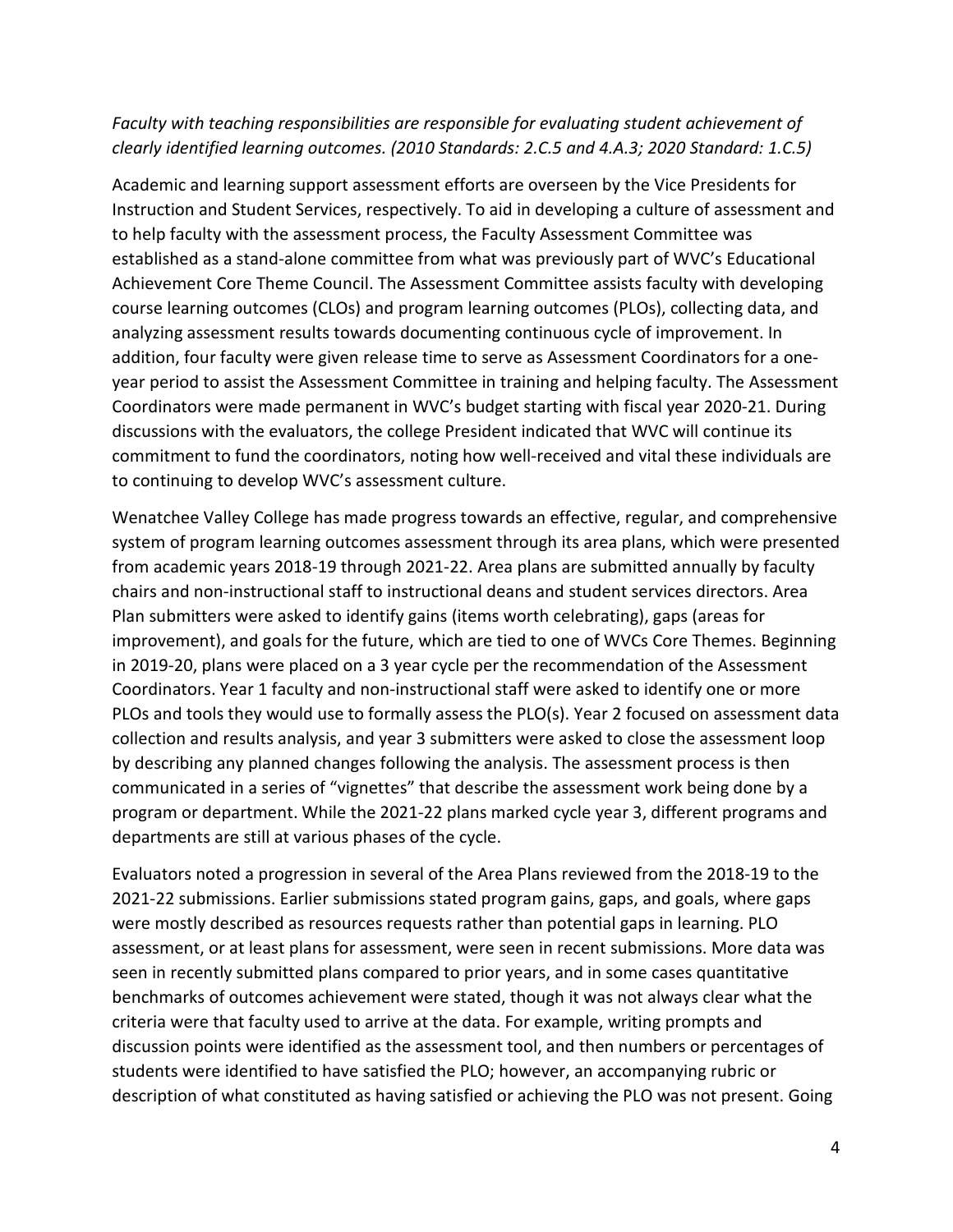forward, including these criteria in the Area Plan reports or as an addendum would strengthen this connection.

Many of the Area Plans reviewed presented indirect measures of learning outcomes achievement as opposed to direct measures. For example, some plans reported Lickert-scale surveys given to students to indicate their level of self-reported achievement or confidence in achieving learning outcomes. Other plans reported correlative grade distributions or completion rates. While it is valuable to include assess PLOs with multiple including indirect measures, direct assessment of student work that is both reliable and valid provides the strongest evidence achieving specific learning outcomes. During discussions with the evaluators, however, members of the Assessment Committee, faculty chairs, and learning support staff responsible for submitting area plans were able to clearly articulate examples of direct learning outcomes assessment, the use of results to improve at the course and program levels, and the relationship between CLOs and PLOs. Although not all CLOs and PLOs have been mapped, faculty exhibited a solid understanding of CLO to PLO or institutional SLO mapping while conversing with the evaluators. Furthermore, WVC's Curriculum Committee, the group responsible for approving curricular submissions, recently implemented this mapping as a requirement within its master syllabus template. Going forward, WVC academic faculty and learning support staff are encouraged to integrate more direct measures of PLO assessment. For academics, direct assessment measures may largely take place at the course level but can be examined at the program level through mapping.

Despite potential room for improvement, instructional deans and student services directors enthusiastically remarked on the increased level of depth and sophistication to the area plans during conversations with the evaluators. Deans and directors described the plans as having undergone a huge evolution from a mechanism of budget and staffing requests to more attention paid to student learning outcomes achievement in a deep and meaningful way. They noted a more collaborative atmosphere among faculty towards assessment and lauded the work of the Assessment Coordinators in what they have been able to do for faculty and learning support staff on an individual level. Indeed, each of the faculty, staff, and administrative leadership groups that the evaluators spoke with highly praised the Assessment Coordinators and attributed their progress and emerging shift in culture around assessment to their work. The evaluators' observations of their excellent assessment modules and resources in Canvas, and key note addresses in videos of the previous year's Launch Week and Deans Day further support this commendation.

Overall, WVC has made noticeable progress since the last ad hoc visit towards implementing a regular and effective system of program learning outcomes assessment. With the Assessment Coordinators and their training resources provided is well-structured towards making this system comprehensive across both instructional and non-instructional areas of the college.